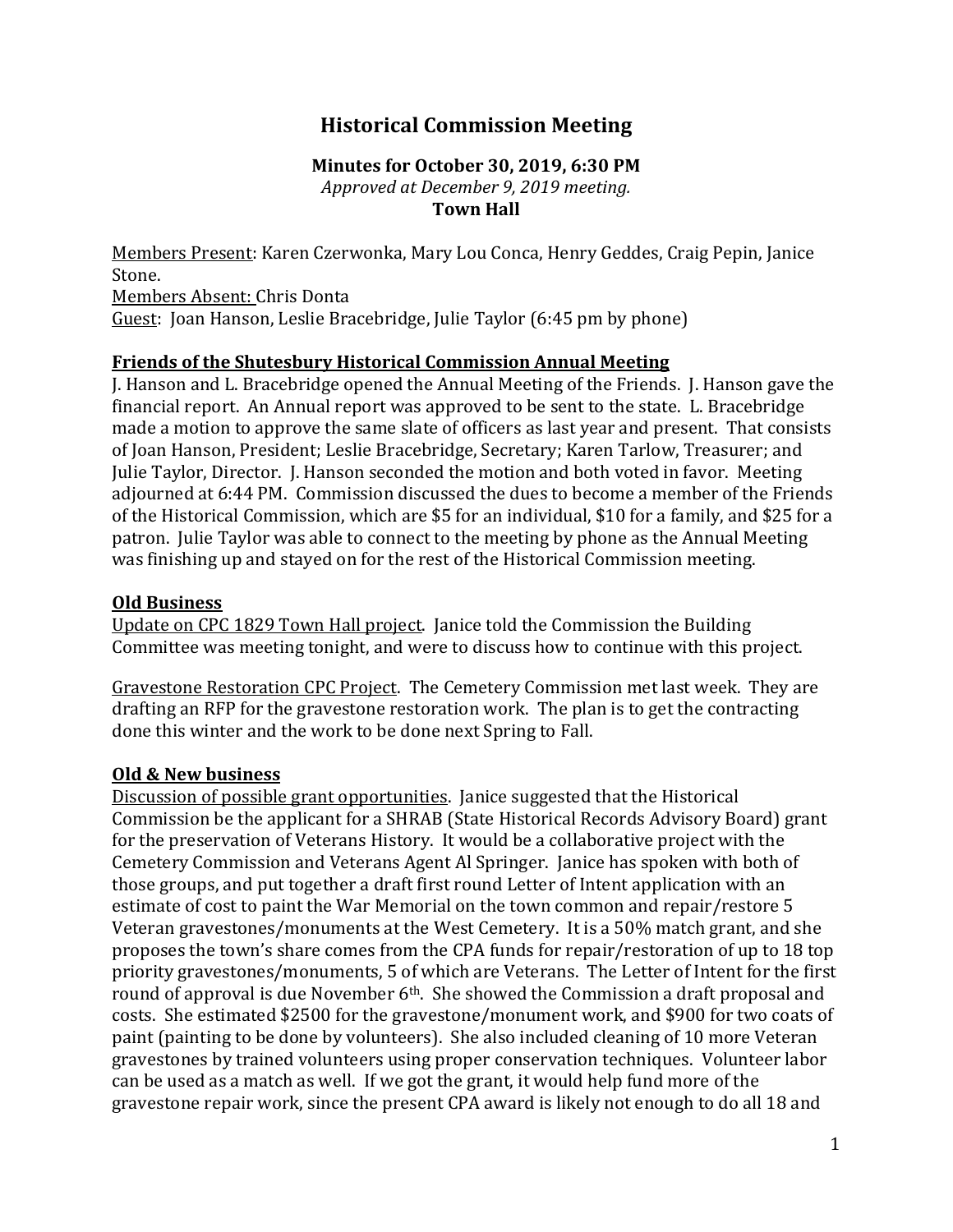the volunteer training workshop. Commission discussed the painting of the war memorial, and wanted the painting to be done by a professional. Janice will revise that cost. Craig made a motion to approve submitting this Letter of Intent for this work. Karen seconded, and all voted in favor.

MA Historical Commission 2020 Round for Surveying and Planning Grants. The Commission discussed this briefly. Too much to take on this year, but should be thinking now of possible grant proposals for next year. Possible subjects for a survey might include the West schoolhouse, or Lake Wyola Gatehouse, or the Bennett House at Lake Wyola. This grant money could be used to hire someone to write up a survey on a property. Commissioners should look at National Register for ideas.

Filling the empty position on the Commission. Janice should put another notice into the next Town newsletter. That will probably be coming out around the end of January.

Bills & finances. Craig mentioned that he had received a check for reimbursement of his cost for enlarging 3 historical postcards for Celebrate Shutesbury, but it had no dollar amount on it. It was suggested he contact the town treasurer Ryan Mailloux. Janice told the Commissioners that she has not received the checks from the Schmidt Trust (for participation in the Memorial Day event at Quabbin Park). She will check with the treasurer and accountant.

Approval of minutes. Motion made by Henry to approve the minutes as written from September 25, 2019. Mary Lou seconded and all voted in favor.

Discussion about digitizing historical information for public use on website. Craig expressed an interest in doing something on this. The Commission had a brief discussion on what that might be. Suggestions included the 1735 Proprietors' Records (at Greenfield Registry), or the 1761 Municipal Records. The Historical Commission has been given private family genealogies, letters and photos. Craig and Leslie will meet to look over the Historical Commission files for ideas. What about something of broad interest such as anything about Daniel Shays (was a resident of town at one point)? What would primary sources be? Tax records, vital records. Janice noted interest in a note in the Corbin records that states the first public deed in town may have been an "Indian deed". Could we hire someone to look into that? Or maybe we could try finding it ourselves first. Mary Lou mentioned that Rolf Cachat-Schilling has a great slideshow of Native American markings in Shutesbury. Henry mentioned that John Shershin is researching the presence of African-Americans in Shutesbury; supposedly quite a few here after emancipation. Check federal census?

Mary Lou – cell tower discussion. Mary Lou wanted to discuss the Historical Commission vote on the cell tower, stating she was not able to vote against it then since she was not a voting member at that time, but would like a revote now. She is concerned about the possible negative health effects from the tower's microwave transmissions. Janice explained that the Historical Commission was asked to only comment on *whether or not there were potential effects on historic properties*, and that the Commission checked various records and did not find anything about the site. The project had already been approved by